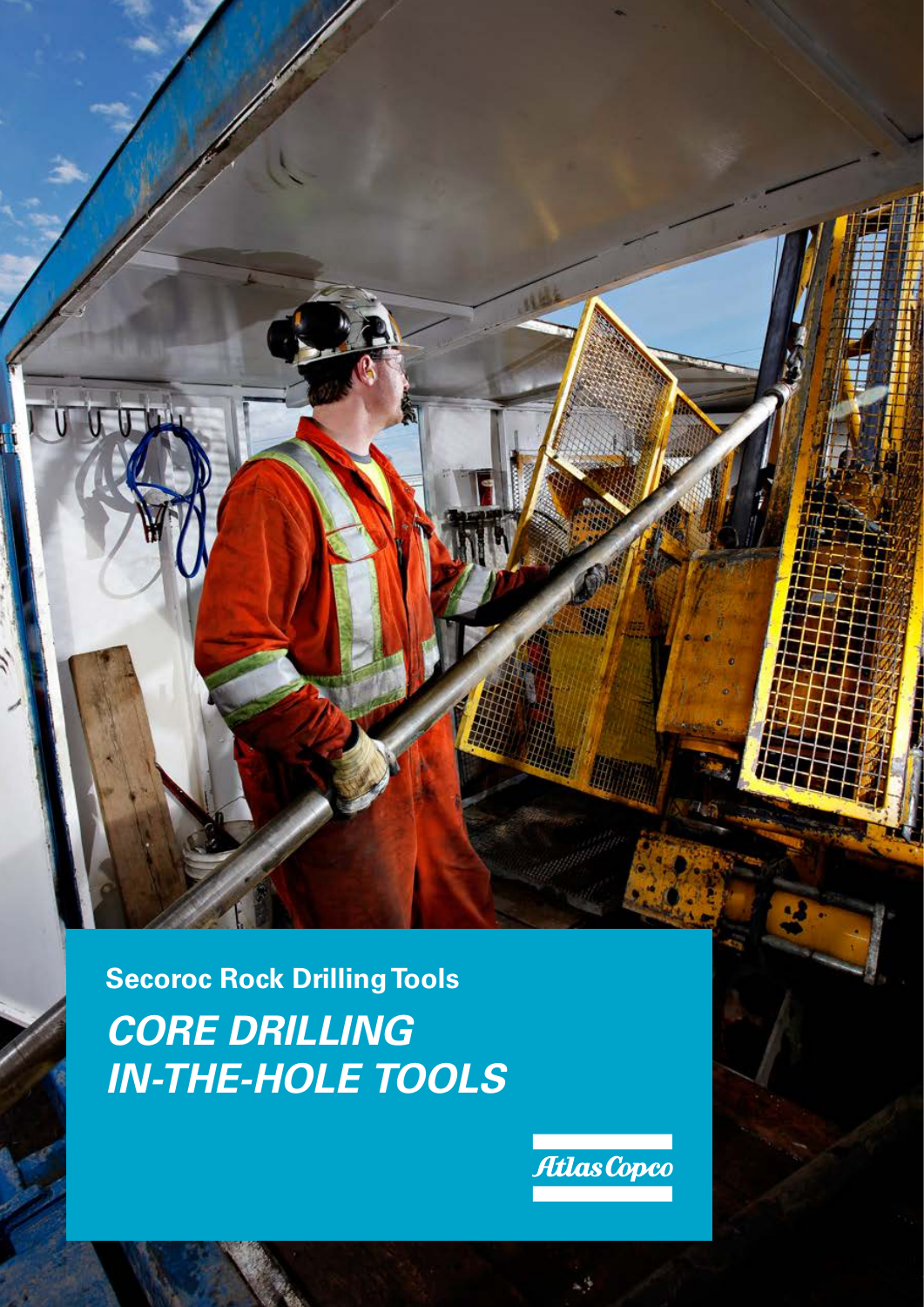### *INDUSTRY LEADER*

*In partnership with our valued customers and business partners, and with more than 140 years of experience, Atlas Copco continues to be an industry leader, in innovation and providing the best possible value in our products.* 

*We are present in over 130 countries and have developed a proven distribution system that maximizes the efficiency in which our products are delivered, wherever your project is located. Our Customer Centers located throughout the world are factory supported and can provide the best possible solutions for your drilling needs.*

*We believe in continuous innovation and improvement. Our research and development teams visit drill operations worldwide to identify and develop superior performing products that maximize both product value and safety.*

*We offer a full line of diamond and in-the-hole tools, conventional and wireline drill rods and casing. The Excore line of products has proven to be a leader in the drilling industry and we are proud to highlight several products that are key components of the Excore solution.*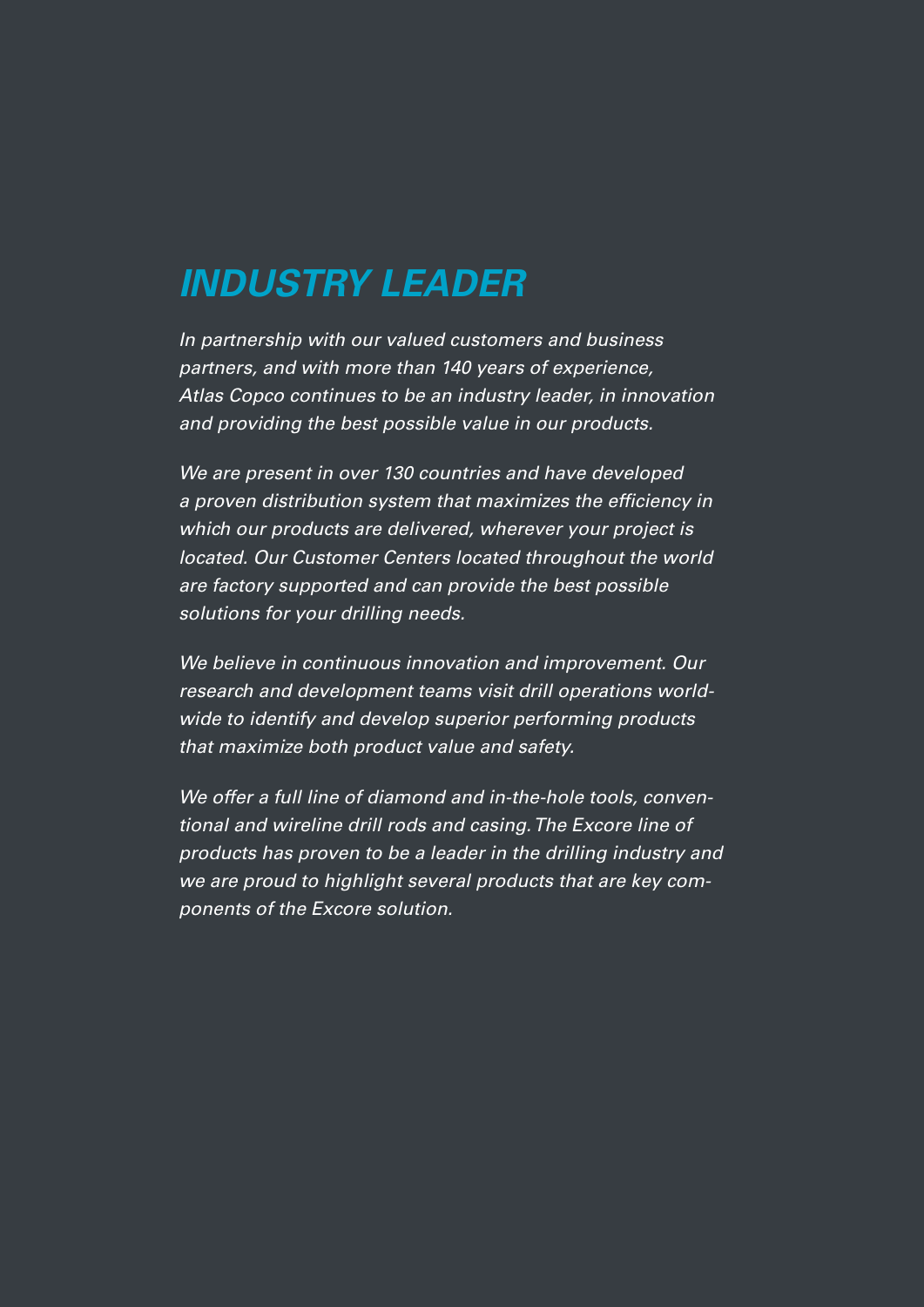### *EXCORE LINE OF PRODUCTS* **MAXIMIZE PERFORMANCE, QUALITY, SAFETY AND RELIABILITY**

#### *EXCORE EX II SAFETY OVERSHOT*

In today's drilling operations, safety is not an option; it is a critical component of every successful drilling project. We have developed our Excore EX II Safety overshot with both safety and performance in mind. The safety mechanism of this overshot, unlike competing products, does not require direct intervention from the drill crew to engage. This means that the crew cannot forget to engage the safety mechanisms as they are automatic and while pulling the tube, they do not have to stop the process to retrieve the core.

As a result, drillers are confident and have a peace of mind with one less process to worry about. This overshot simplifies the process and maximizes the speed of each over cycle resulting in increased productivity levels.

#### *EXCORE EX II HEAD ASSEMBLY*

The Excore EX II head assemblies have proven to be an industry leader. Available in DCMA size B, N, and H, for both surface and underground applications. The simple to use and easy to maintain heads provide drillers with the ability to maximize performance and safely "put rock in the box".

The secure latching and the mechanical piston that locks the core barrel head in the locking coupling is extremely strong and will secure the inner tube within the locking coupling, even in high back pressure holes. Along with primary landing indication, a secondary latching indication will let the driller know not only that its landed, but will indicate if the latches are not fully engaged; signalling that there is a problem in the core barrel and that further actions are required.

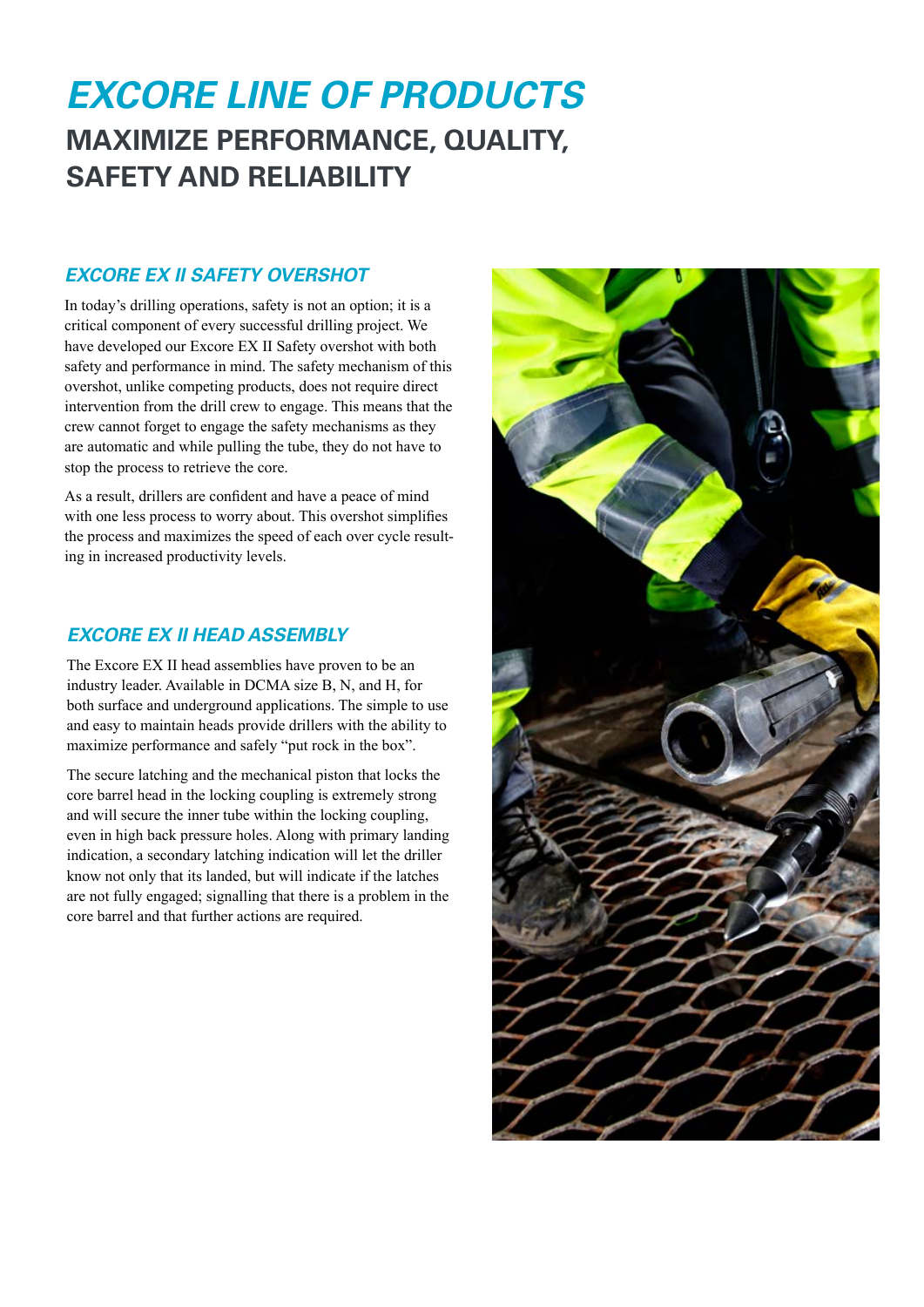### *WIRELINE DRILL RODS* **OPTIMUM BALANCE OF DESIGN, PRACTICAL FEATURES, LOWER OPERATION COSTS**

When it comes to drill rods, it's very simple. They need to perform and anything less is unacceptable. Rod failure could mean loss of a hole and most likely the revenues that it would generate. There is no room for lower quality or substandard products. We have responded to the needs of the industry and we do not compromise on any of our products including our rods. We only use very high quality steel from a select few suppliers which ensures that our rods are consistently constructed with only the finest materials and match our exacting machining processes. Quality control is at the forefront and the results are the best rods each and every time. We worry about our rods so you do not have to. Our casing shares the same exacting quality as our rods. Simply put, we believe there isn't any better casing on the market. Whether it be tough overburden or in a multiple re-use situations, our casing is a constant performer.

#### *O SERIES DRILL ROD*

The well-known O thread drill rods have been widely used for shallow to medium depth holes for decades. We have made this rod to the same high standard since its inception and it continues to be a very popular choice in the industry.

#### *T SERIES DRILL ROD*

The Atlas Copco T thread has been an industry leader for many years with countless drilled meters. Known throughout the industry for its strong pull back and performance in difficult drilling applications, it is suited when high pull back and torsion is needed in shallow or long, straight holes with no or little deviation.

#### *TT SERIES DRILL ROD*

Complementing our T series, our TT (thin kerf) BTT rods offer the same strength and durability as there T series counterpart while increasing the diameter of the B core. They have proven themselves, year after year, as the leader in the thin kerf rods. Strength, reliability and longevity are its key features.

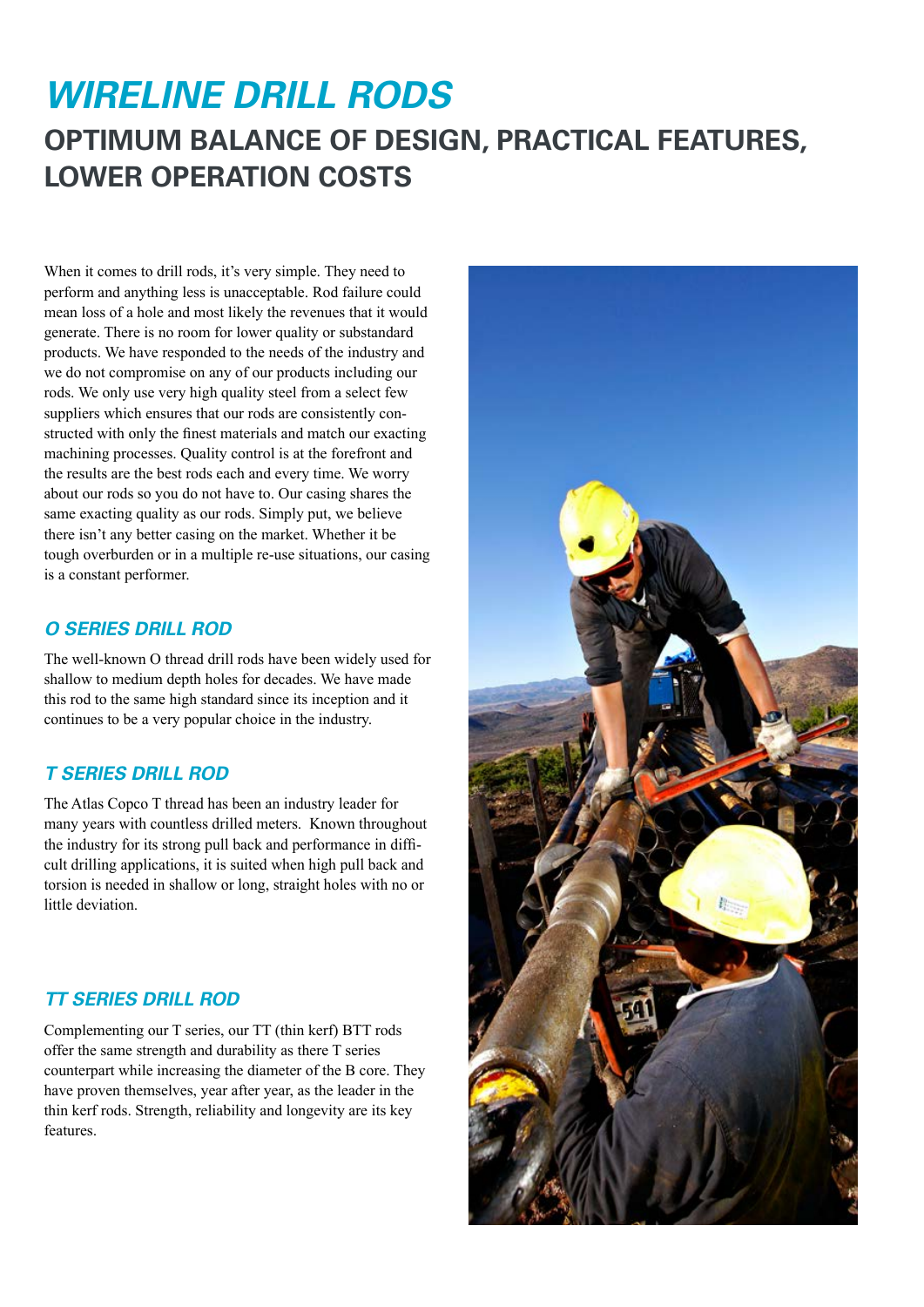#### **Our deep hole wireline drill rods provide you with the optimum balance of design and practical features to keep your operating costs down.**

#### *MO SERIES DRILL ROD*

The MO Series is a modified version of the popular O rod. The thread modification allows for additional depth and is perfectly suited for deviation drilling where added thread flexibility is required. These rods will work identical to the O rod in shallow holes but offer additional pull back and torsion capacity. Furthermore, the material requires a metallurgy which can deliver elevated mid body and tool joint mechanical property values made possible through heat treatment.

Using a state of the art through-wall induction heat treatment process in the manufacturing of seamless MO wire line drill rods, we ensure joint dimensional integrity by enhancing the ultimate mechanical properties of the tool joint area, before machining the MO thread.

#### *CMO DRILL ROD*

The CMO Rod is an internally upset rod that offers the same thread characteristics as the MO series with reduced weight. Their light weight makes them an ideal choice for deep holes and fly in programs. In addition, they can reduce fuel consumption and the strain on the drill itself.onsumption and the strain on the drill itself.





*Recommended maximum depth (m) using an MO or CMO rod. A factor of safety applies to depth capacities. These are based on straight verticle and fluid filled holes.*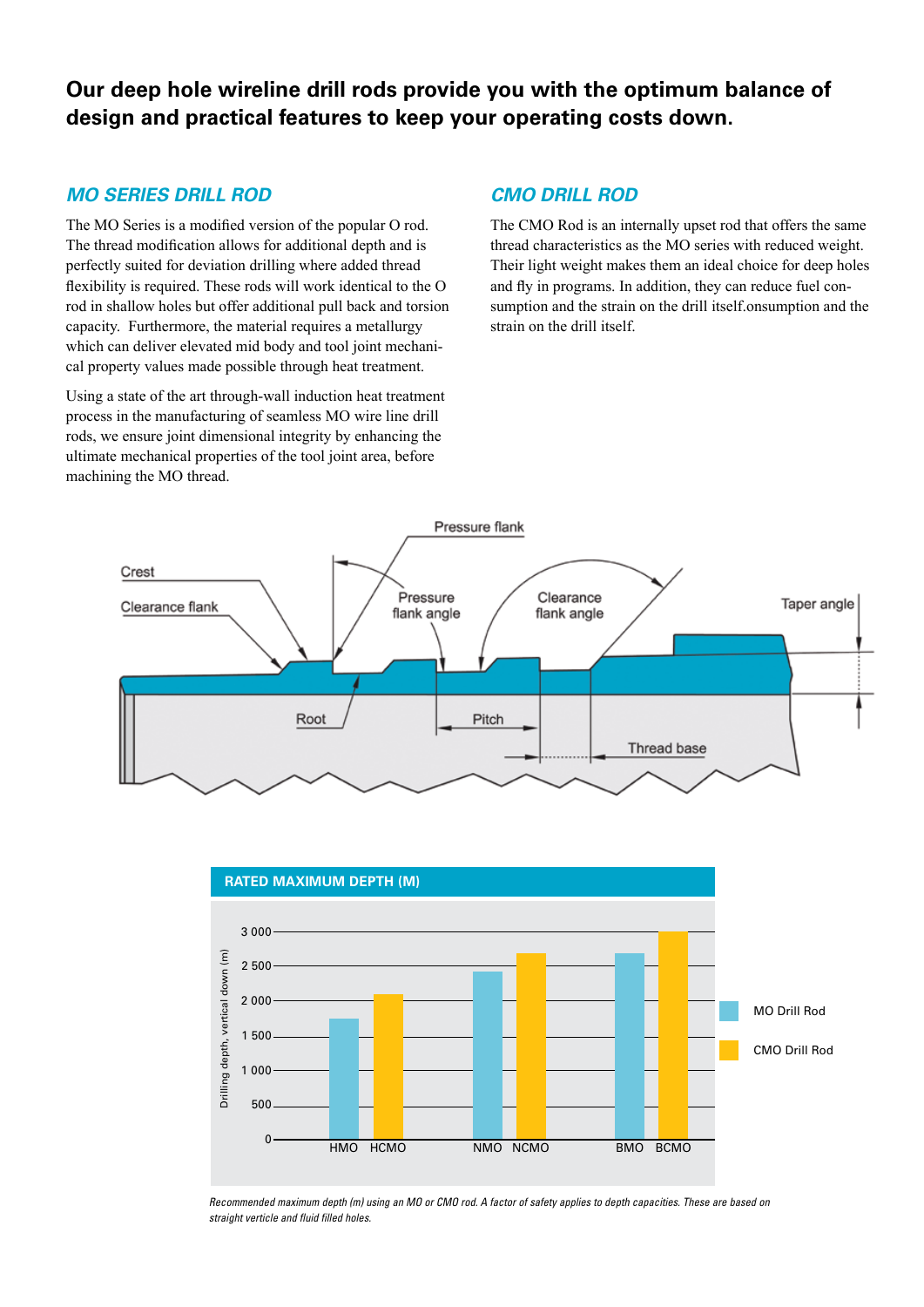

### *GREAT 14* **GROUP OF MATRICES**

#### *CORE DRILLING BITS*

With Excore, we have taken our proven Atlas Copco Hobic & Craelius designs and developed them further. We engineered new matrices and optimised crown profiles. By calculating the right balance between these variables we have achieved bits with exceptional penetration rates as well as extended service lives in the toughest of drilling conditions.

With the new Excore bit line, a contractor can drill both faster and deeper and spend less time changing drill bits. Strenuous field tests have shown the Excore line will outperform in the toughest of drilling conditions.

The metallurgy and design of the Excore bits also enables the bits to cover a wider range of applications compared to its predecessors.

A broader operating span for each diamond bit, results in increased drilling efficiency and simplified bit selection.

We selected 14 of our best matrices from Excore, the backbone of our diamond tool line, along with well proven and accepted Hobic and Craelius core drilling bits. These are our Great 14 Group of matrices.

Drillers can reduce the number of diamond drill bits usually required to tackle different rock conditions in their operation, without losing performance. On site this means that there is less need to pull rods to change bits for changes in rock formations.

#### *HEAVY DUTY REAMING SHELLS*

To complement the bit selection, we have introduced a new range of Heavy Duty (HD) reaming shells with increased life. Offered in 2 versions: Standard for non-abrasive formations and Full Hole for abrasive formations.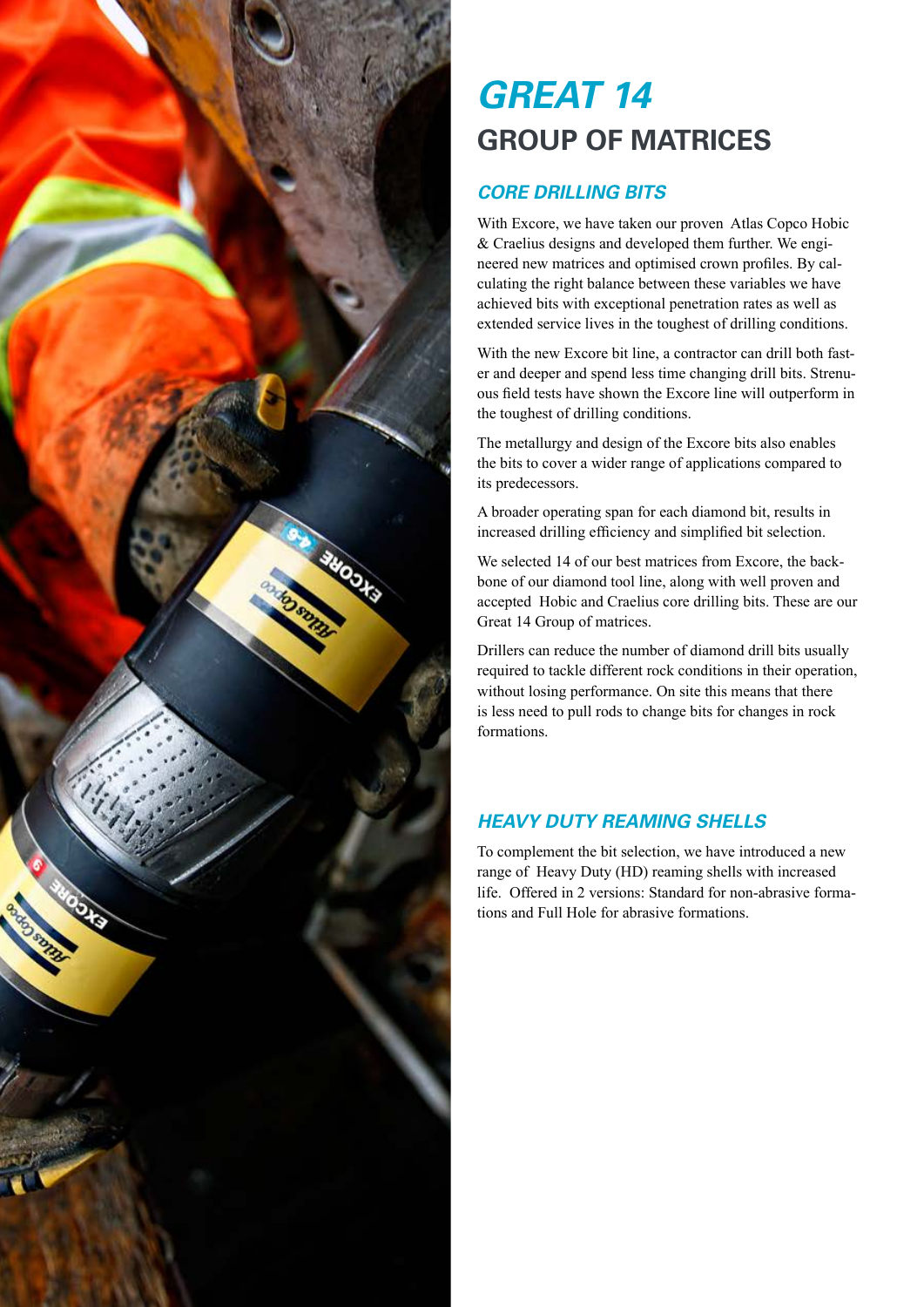### *WIRELINE CORE DRILLING BITS* **SIMPLIFIED BIT SELECTION**

The Excore series of new matrices combined with optimised crown profiles have been categorised into three types of drilling applications to simplify the bit selection for the driller. The Excore range is more forgiving, providing superior performance in a wider range of formations.

| <b>Rock Group</b> | <b>Formation Description</b>                                                                         | <b>Rock Type</b>                                                                                                         | <b>Abrasion Friendly</b><br><b>Matrix</b> |
|-------------------|------------------------------------------------------------------------------------------------------|--------------------------------------------------------------------------------------------------------------------------|-------------------------------------------|
| $1 - 4$           | Soft to medium hard<br><b>Exteremely to slightly abrasive</b><br><b>Extremely to slightly broken</b> | Shale<br><b>Sandstone</b><br>Limestone                                                                                   | $\frac{4}{2}$                             |
| 5                 | <b>Medium hard</b><br><b>Abrasive</b><br>Moderately to slightly broken                               | <b>Limestone Dolomite</b><br><b>Weathered Granite</b><br><b>Weathered Gneiss</b><br>Serpentinite<br>Metaperidotite       | $\frac{6}{4}$                             |
| 6                 | Medium hard<br>Moderatly abrasive<br>Moderately to slightly broken                                   | <b>Diorite</b><br>Gabbro<br>Peridotite<br><b>Gneiss</b><br>Basalt<br>Andesite                                            | G<br>TAC<br>AZURE                         |
| 7                 | Medium hard - hard<br>Moderately abrasive<br>Slightly broken to competent                            | <b>Metabasalt</b><br><b>Amphibolite</b><br><b>Metamorphosed Diorite</b><br><b>Metamorphosed Gabbro</b><br><b>Diabase</b> | MGE <sub>1</sub>                          |
| 8                 | Hard<br><b>Slightly abrasive</b><br><b>Competent</b>                                                 | Quartz rich Skarn<br><b>Granite</b><br>Pegmatite                                                                         | KS(S++)<br>$\frac{6}{16}$                 |
| ä                 | <b>Very hard</b><br>Slightly abrasive or non-abrasive<br><b>Very competent</b>                       | Metamorphosed grantic rock<br><b>Quartz rich Gneiss</b>                                                                  |                                           |
| 10                | <b>Exteremly hard</b><br>Non-abrasive<br><b>Fine grained to amorphous</b><br><b>Very competent</b>   | <b>Chert</b><br><b>Jasperite</b><br>Quartzite<br><b>Highly metamorphosed volcanics</b>                                   |                                           |

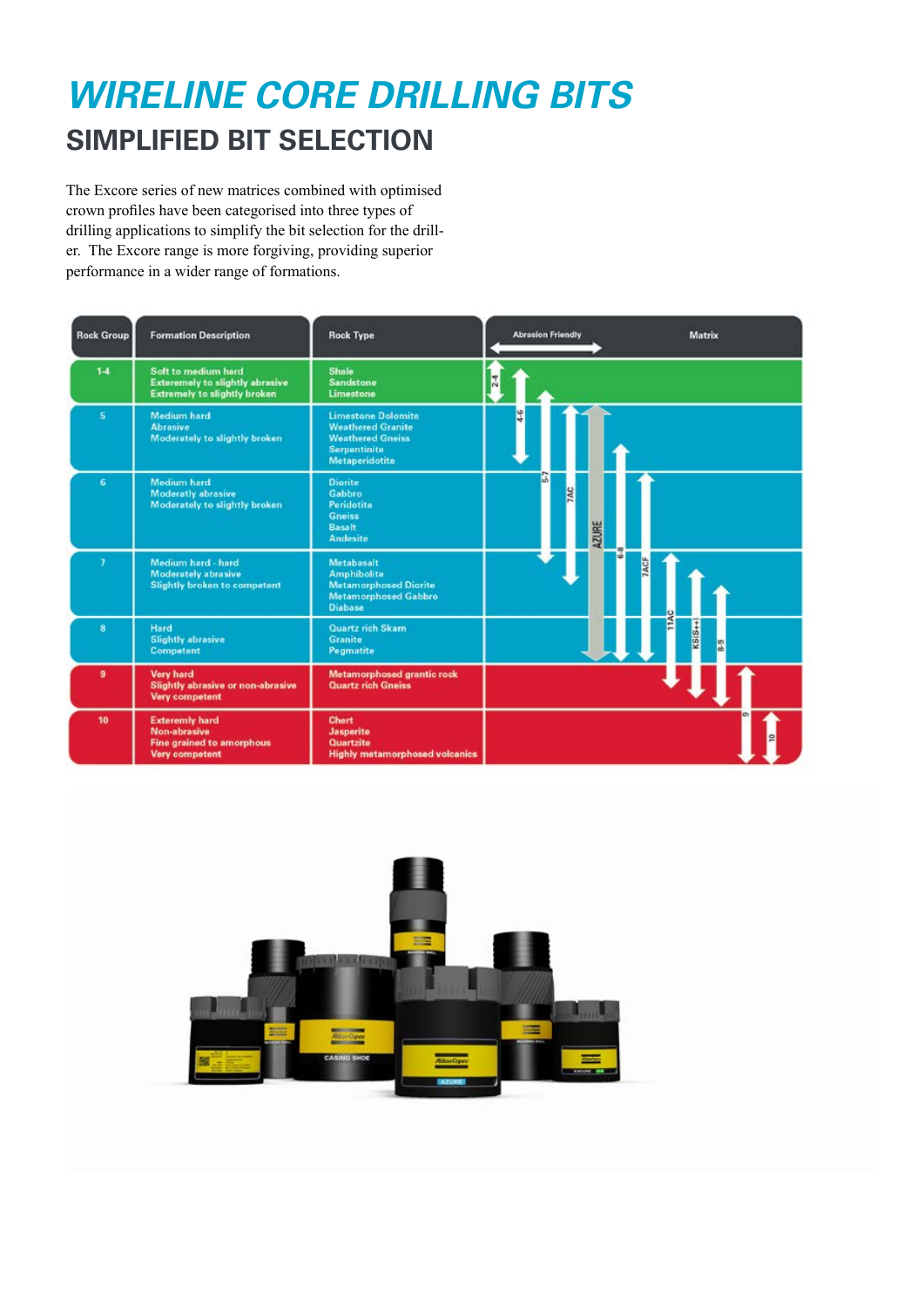## *WIRELINE CORE DRILLING BITS*

### **AN EXCORE CORE DRILLING BIT FOR EVERY APPLICATION**

Each Excore profile is available in various crown designs like the Extended Channel Flush (ECF), Jet profile and Face Discharge (FD). Combining these features with available crown heights, from 10-16 mm, means there is a bit for every core drilling application.

| <b>Basic profiles</b>                                                        | <b>Specialized profiles</b>                                                    | <b>Crown height</b>         |
|------------------------------------------------------------------------------|--------------------------------------------------------------------------------|-----------------------------|
| <b>Extended Channel Flush (ECF)</b>                                          | <b>SAND Profile</b>                                                            | 10 <sub>mm</sub>            |
| for broken to competent formations                                           | For extremely broken and sand/clayish forma-<br>tions with double tube systems | Short to medium depth holes |
| Jet & V profiles                                                             | <b>Channel Flush (CF)</b><br><b>Channel Flush Fileable( CFF)</b>               | 13mm                        |
| for fast cutting in competent formations                                     | For conventional TT systems                                                    | Short to medium depth holes |
| <b>Face Discharge (exFD)</b>                                                 | <b>Taper profile</b>                                                           | 16mm                        |
| for extremely broken & unconsolidated formations<br>with triple tube systems | For hole wedging operations (directional drilling)                             | Deep Holes                  |

#### *BASIC PROFILES*

![](_page_7_Picture_5.jpeg)

#### **Extended Channel Flushing (ECF)**

• Standard profile - general purpose design

• Suitable for mixed formations containing broken and competent zones • Suitable for a broad range of formations

![](_page_7_Picture_9.jpeg)

#### **Face Discharge (exFD)**

• New robust reaming shell designed

- to minimise clogging of flushing holes
- Suitable for broken/granular formations

![](_page_7_Picture_14.jpeg)

![](_page_7_Picture_15.jpeg)

#### **V and Jet Profiles**

- High performance "free cutting" bit
- High productivity
- Suitable for hard/competent formations
- Suitable for non-abrasive formations

#### *SPECIALIZED PROFILES*

![](_page_7_Picture_22.jpeg)

#### **Taper**

• Profile used in hole wedging (directional drilling) operations to ream wedged hole after pilot bit

![](_page_7_Picture_25.jpeg)

#### **Sand**

• Suitable for competent to extremely broken or clay, clay/sand mixed formations

• Double tube applications

• To improve core recovery in soft/ broken or loose zones

![](_page_7_Picture_30.jpeg)

#### **CFF/CF**

• Standard profile for small/thin wall diameters in conventional systems TT/LTK • Water way depth can be adjusted

using metal file for better flushing control (CFF)

• Suitable for broad range of formations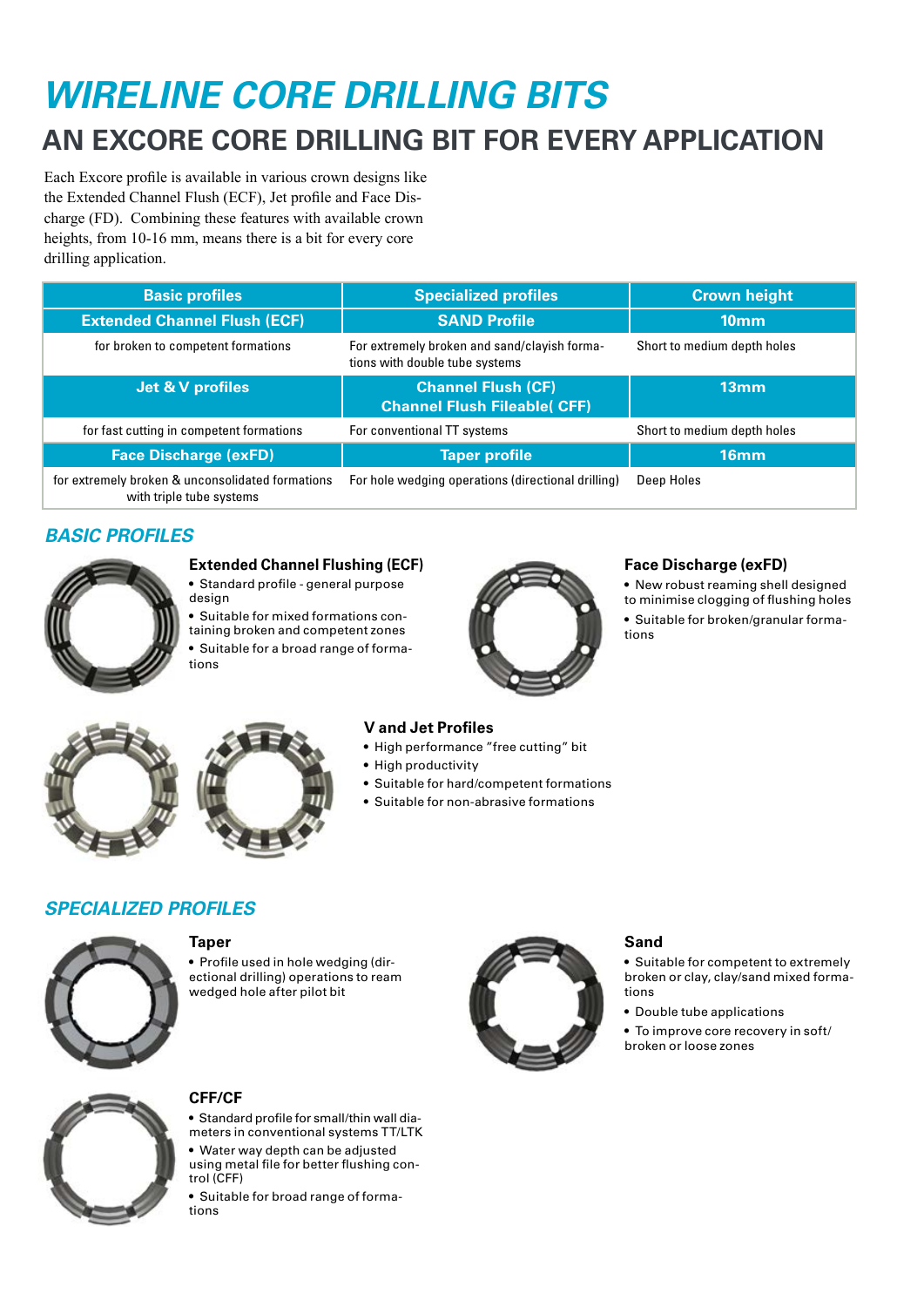### *CORE DRILLING ACCESSORIES* **ACCESSORIES TO MAKE YOU SMILE**

We at Atlas Copco pride ourselves as being an industry leader in one stop diamond drilling supply. Quality and the best possible value are what we base our products on.

We are proud to provide a complete line of drilling tools and accessories. Tools to alleviate the stress of every day drilling, state of the art casing advancers, substitutes, recovery tools, water swivels, tube wrenches and casing cutter assemblies.

![](_page_8_Picture_3.jpeg)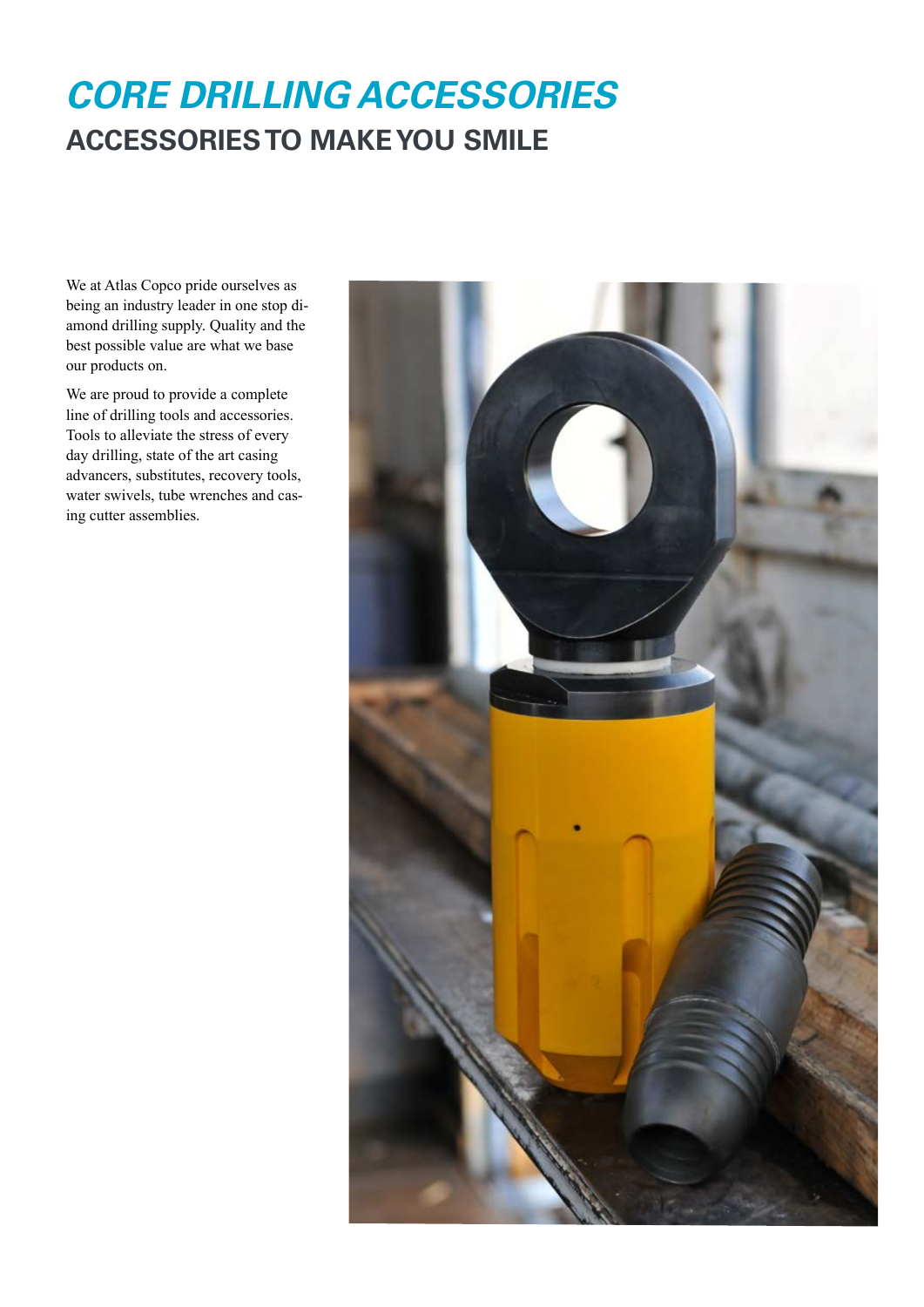### *PARTS AND SERVICE* **WORLDWIDE SERVICE NETWORK**

**Assuring availability of parts, service and support you can trust. All of our cost efficient products to do the job for you. All of our parts are suited to work together, safe and reliable for surface and underground applications. With us, you get a unique in-house turn key solution for your project.**

#### *OUR PARTS*

Atlas Copco Genuine Parts is an important element of a complete, well integrated total solution. When you invest in equipment from Atlas Copco, you always receive a quality product. Quality means reliability, availability and high productivity, all essential to your profitability.

To ensure your equipment remains fit, two things are needed: a good preventative maintenance schedule and a strict, genuine parts policy. Atlas Copco Genuine Parts helps preserve the superior quality of the products throughout their entire life-cycle program.

#### *OUR SERVICE*

Atlas Copco offers several levels of service agreements to meet the requirements of your operation and to secure your productivity. Our service agreements help you build a quality operation focused on pro-active, planned maintenance to minimise unplanned downtime. We strive to maintain healthy, long-term working relationships built upon mutual commitment from all parties, good communication and shared knowledge.

The Atlas Copco service agreements are solidly founded on the philosophy of preventive maintenance and quality repairs. We support maintenance with detailed parts information on every piece within our full inventory of components, accessories, and tools.

#### *OUR SUPPORT*

At Atlas Copco we know that the moments of truth are at delivery, start up and operation. Here the difference between those who keep their promises and those who do not come to daylight. Our dedication to offering the best possible support comes from recognising its impact on every project's success or failure.

![](_page_9_Picture_11.jpeg)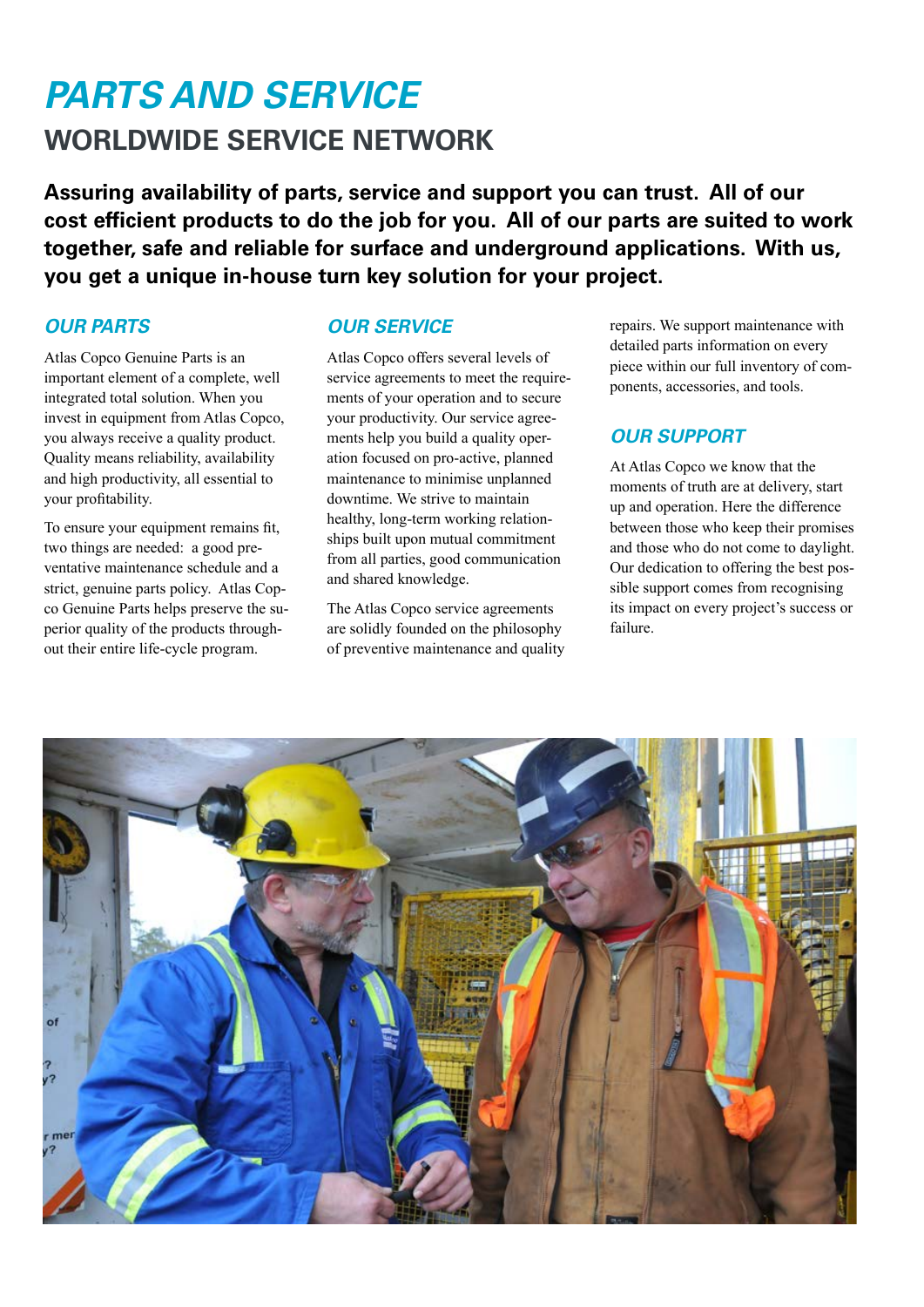## *PERFECT COMPLEMENT FOR YOUR CONSUMABLES*

*Demanding core drilling applications requires a trusted combination of end user expertise with capital equipment, consumables as well as spare parts and service.* 

*Atlas Copco is a world class provider of industrial solutions and your logical choice for world class service and a complete range of industry leading deep hole core drilling rigs, diamond tools and tubular products.*

*www.atlascopcoexploration.com*

![](_page_10_Picture_4.jpeg)